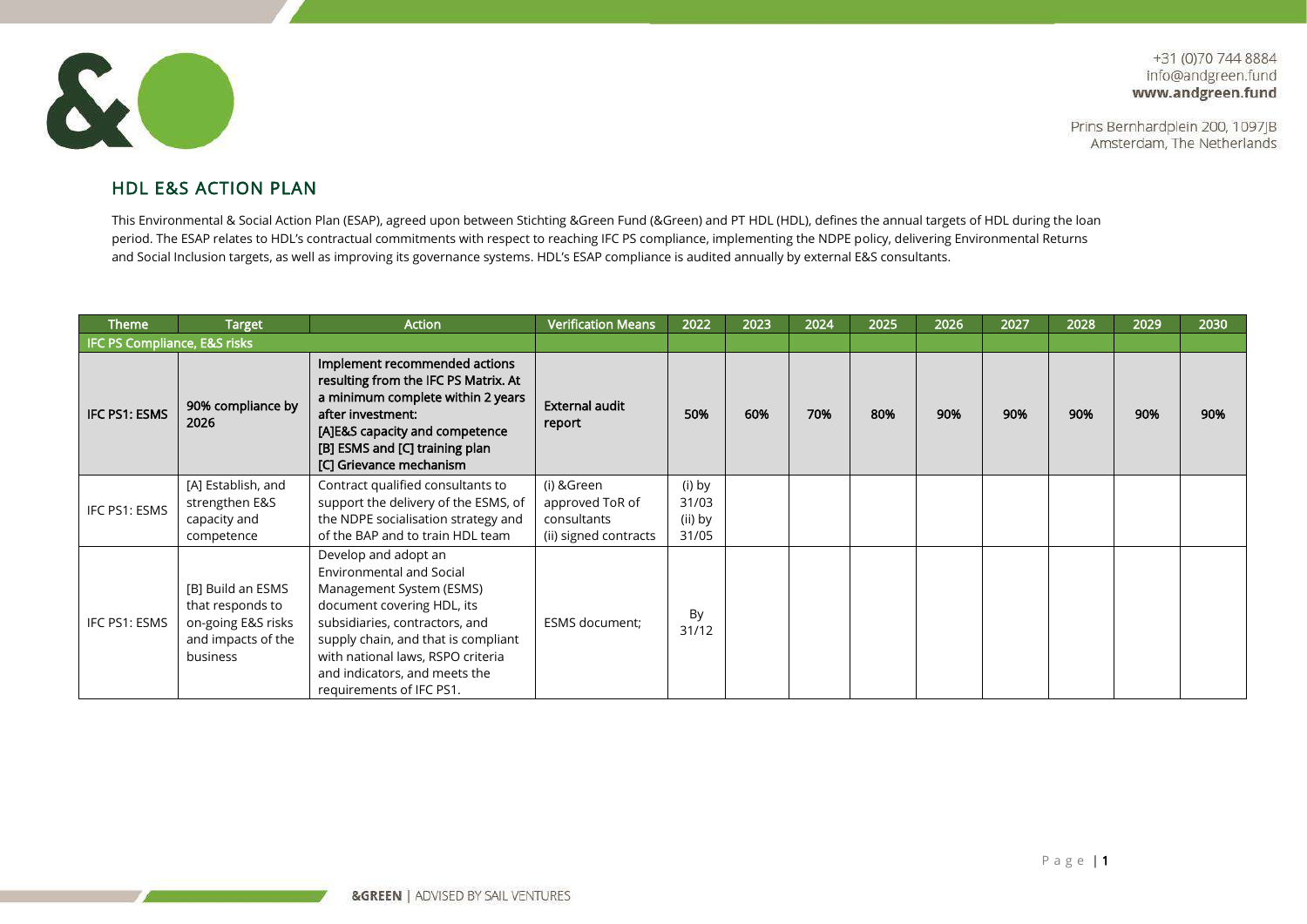

| IFC PS1: ESMS                         | [C] ESMS socialised<br>and understood by<br>all stakeholders | Create and deliver an<br>comprehensive training plan<br>covering HDL employees,<br>contractors, and FFB suppliers -<br>focusing on relevant themes of<br>ESMS for each stakeholder type.<br>Plan will include all aspects of<br>environmental, social, and EHS<br>work as applicable to worker roles,<br>duties, and responsibilities. | (i) Training Plan;<br>(ii) Evidence of<br>training                                | (i) by<br>31/12 | (ii) by<br>30/06                      |     |     |     |     |     |     |     |
|---------------------------------------|--------------------------------------------------------------|----------------------------------------------------------------------------------------------------------------------------------------------------------------------------------------------------------------------------------------------------------------------------------------------------------------------------------------|-----------------------------------------------------------------------------------|-----------------|---------------------------------------|-----|-----|-----|-----|-----|-----|-----|
| IFC PS1: ESMS                         | [D] Establish an<br>effective grievance<br>mechanism         | Create and implement an SOP for<br>managing an external<br>(public/community) grievance<br>mechanism                                                                                                                                                                                                                                   | (i) SOP;<br>(ii) Evidence of<br>socialisation;<br>(iii) Registry of<br>grievances | (i) by<br>31/12 | (ii) by<br>31/03<br>(iii) by<br>30/06 |     |     |     |     |     |     |     |
| IFC PS2:<br>Health, safety,<br>labour | 90% compliance by<br>2025                                    | Implement recommended actions<br>resulting from the IFC PS Matrix.                                                                                                                                                                                                                                                                     | <b>External audit</b><br>report                                                   | 60%             | 70%                                   | 80% | 90% | 90% | 90% | 90% | 90% | 90% |
| IFC PS3:<br>Water, air,<br>land       | 90% compliance by<br>year 2026                               | Implement recommended actions<br>resulting from the IFC PS Matrix. At<br>a minimum complete within 2 yrs<br>after investment and before<br>finalisation of the mill:<br>[E] POME management and<br>monitoring plan<br>[F] Greenhouse Gas (GHG)<br>management and monitoring plan                                                       | <b>External audit</b><br>report                                                   | 50%             | 60%                                   | 70% | 80% | 90% | 90% | 90% | 90% | 90% |
| IFC PS3:<br>Water, air,<br>land       | [E] Minimize and<br>control POME-<br>related impacts         | Create a Palm Oil Mill Effluent<br>(POME) management and<br>monitoring plan                                                                                                                                                                                                                                                            | <b>POME</b><br>Management and<br>monitoring plan                                  |                 | by<br>30/06                           |     |     |     |     |     |     |     |
| IFC PS3:<br>Water, air,<br>land       | [F]Reduce GHG<br>emissions related<br>to the operations      | Create a Greenhouse Gas (GHG)<br>management and monitoring plan<br>covering                                                                                                                                                                                                                                                            | <b>GHG Management</b><br>and monitoring<br>plan                                   |                 | by<br>31/12                           |     |     |     |     |     |     |     |
| IFC PS4:<br><b>Communities</b>        | 90% compliance by<br>vear 2025                               | Implement recommended actions<br>resulting from the IFC PS Matrix                                                                                                                                                                                                                                                                      | <b>External audit</b><br>report                                                   | 60%             | 70%                                   | 80% | 90% | 90% | 90% | 90% | 90% | 90% |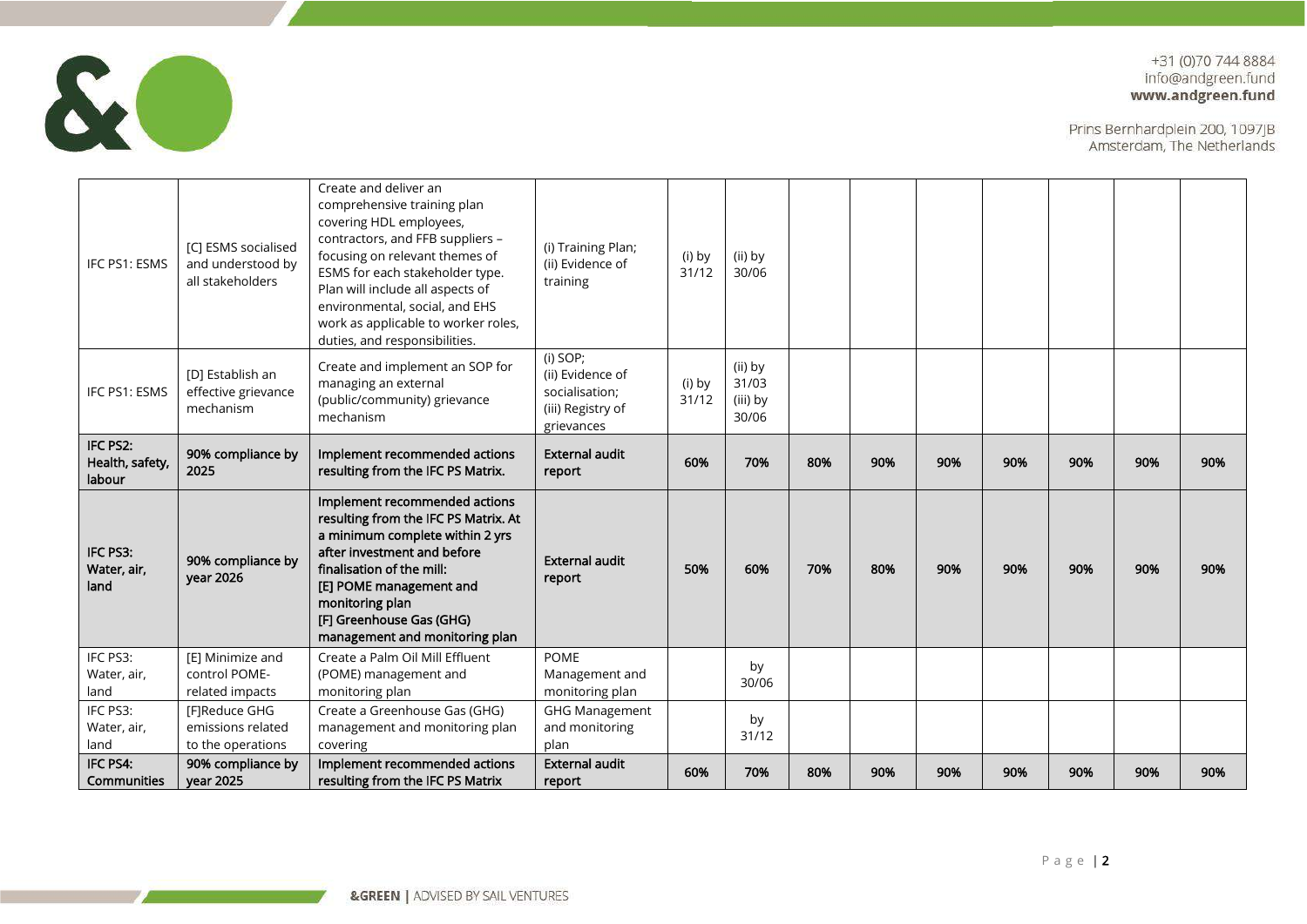

| IFC PS5:<br>Displacement          | 90% compliance by<br>2023                                                               | Implement recommended actions<br>resulting from the IFC PS Matrix                                                                                                                                                                                                                                                 | <b>External audit</b><br>report        | 80%         | 90%         | 90% | 90% | 90% | 90% | 90% | 90% | 90% |
|-----------------------------------|-----------------------------------------------------------------------------------------|-------------------------------------------------------------------------------------------------------------------------------------------------------------------------------------------------------------------------------------------------------------------------------------------------------------------|----------------------------------------|-------------|-------------|-----|-----|-----|-----|-----|-----|-----|
| IFC PS6:<br><b>Biodiversity</b>   | 90% compliance by<br>2026                                                               | Implement recommended actions<br>resulting from the IFC PS Matrix. At<br>a minimum, complete within 1yr<br>after investment:<br>[G] Biodiversity-HCV Action Plan.                                                                                                                                                 | <b>External audit</b><br>report        | 50%         | 60%         | 70% | 80% | 90% | 90% | 90% | 90% | 90% |
| IFC PS6:<br>Biodiversity          | [G] Effective<br>management of<br>biodiversity and<br>HCV areas                         | Create and deliver a Biodiversity<br>Action Plan (BAP) consistent with<br>IFC PS6 and ER/SI targets, that<br>includes at a minimum final HCV-<br>HCS demarcation/maps, detailed<br>implementation for achieving net<br>gain, management, and monitoring<br>plans for HCV-HCS and critically<br>endangered species | HCV-Biodiversity<br><b>Action Plan</b> | By<br>31/12 |             |     |     |     |     |     |     |     |
| IFC PS7:<br>Indigenous<br>Peoples | 90% compliance by<br>2024                                                               | Implement recommended actions<br>resulting from the IFC PS Matrix. At<br>a minimum complete within 2 yrs<br>after investment:<br>[H] Indigenous People Plan.                                                                                                                                                      | <b>External audit</b><br>report        | 70%         | 80%         | 90% | 90% | 90% | 90% | 90% | 90% | 90% |
| IFC PS7:<br>Indigenous<br>Peoples | [G] Avoid and<br>mitigate adverse<br>impacts on<br>communities of<br>Indigenous Peoples | Create and deliver an Indigenous<br>Peoples Plan (IPP)* consistent with<br>IFC PS7 requirements                                                                                                                                                                                                                   | Indigenous Peoples<br>Plan             |             | by<br>30/06 |     |     |     |     |     |     |     |
| IFC PS8:<br>Cultural<br>Heritage  | 90% compliance by<br><b>year 2025</b>                                                   | Implement recommended actions<br>resulting from the IFC PS Matrix                                                                                                                                                                                                                                                 | <b>External audit</b><br>report        | 50%         | 70%         | 80% | 90% | 90% | 90% | 90% | 90% | 90% |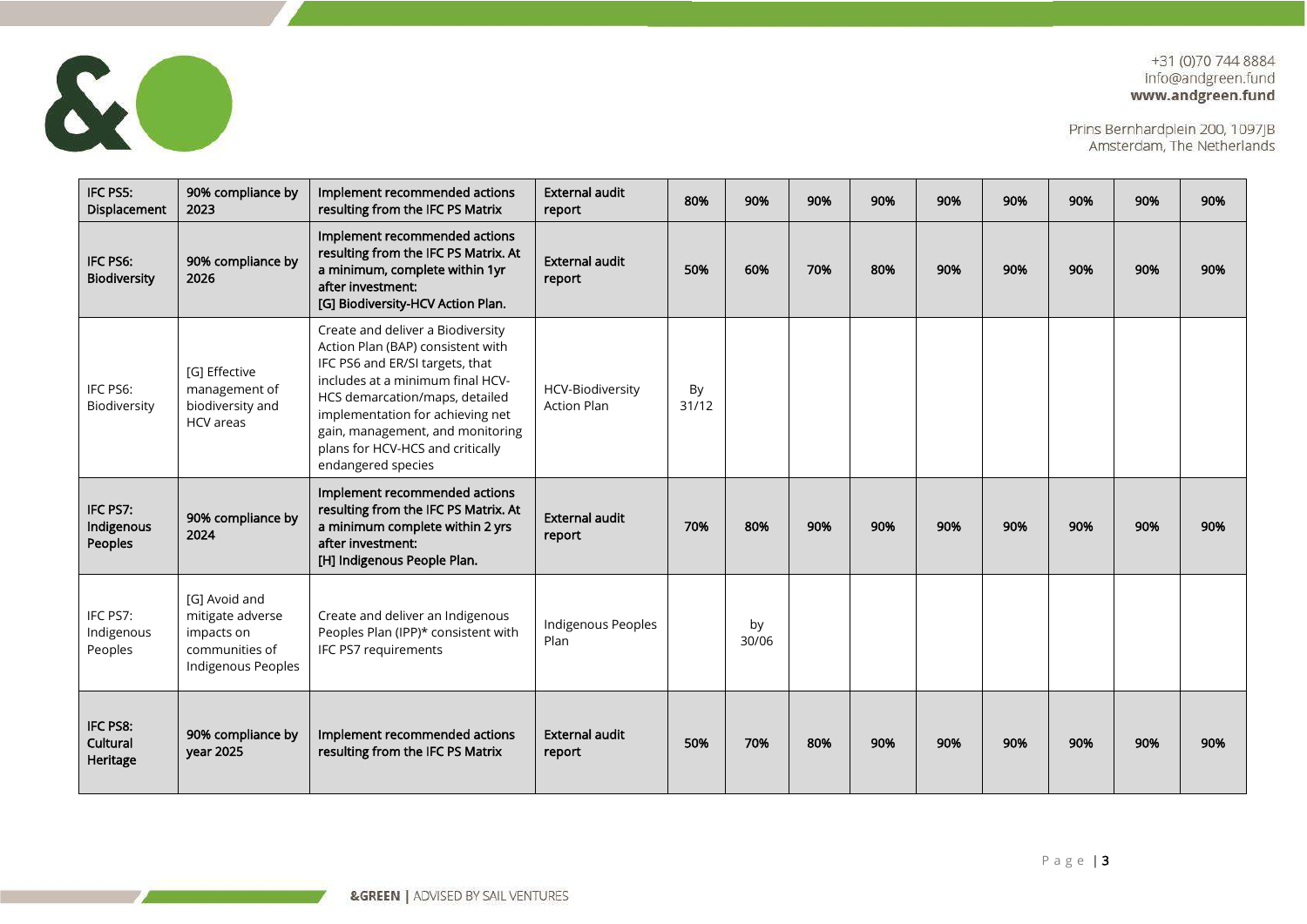

| <b>NDPE Implementation</b>    |                                                                                     |                                                                                                                                                                                                     |                                                |                 |                       |                       |                          |                          |                          |                          |                          |                          |
|-------------------------------|-------------------------------------------------------------------------------------|-----------------------------------------------------------------------------------------------------------------------------------------------------------------------------------------------------|------------------------------------------------|-----------------|-----------------------|-----------------------|--------------------------|--------------------------|--------------------------|--------------------------|--------------------------|--------------------------|
| Certification                 | 100% RSPO<br>certified by 2025                                                      | Achieve and maintain RSPO<br>certification from 2025                                                                                                                                                | RSPO certification                             |                 |                       | By<br>31/12           | <b>RSPO</b><br>certified | <b>RSPO</b><br>certified | <b>RSPO</b><br>certified | <b>RSPO</b><br>certified | <b>RSPO</b><br>certified | <b>RSPO</b><br>certified |
| Governance.<br>Capacity       | SOPs finalised                                                                      | Finalise all SOPs related to tracing,<br>screening, managing and<br>monitoring suppliers against the<br><b>NDPE</b>                                                                                 | Report<br>summarising all<br>Policies and SOPs | by<br>31/12     |                       |                       |                          |                          |                          |                          |                          |                          |
| NDPE:<br>Sourcing<br>Strategy | Implement the<br>sustainable<br>sourcing strategy                                   | Implement the sustainable sourcing<br>strategy:<br>[A] formalise the strategy workplan<br>and socialisation plan for<br>implementation<br>[B]Scale up implementation beyond<br>the 3 pilot villages | Audit report                                   | [A] by<br>30/03 | [B] by<br>30/06       |                       |                          |                          |                          |                          |                          |                          |
| NDPE:<br>Traceability         | Achieve traceability                                                                | Achieve and maintain 100%<br>traceability of all FFB suppliers                                                                                                                                      | Audit report                                   |                 | 100%<br>traced        | 100%<br>traced        | 100%<br>traced           | 100%<br>traced           | 100%<br>traced           | 100%<br>traced           | 100%<br>traced           | 100%<br>traced           |
| NDPE:<br>Coverage             | Achieve 100%<br>compliance                                                          | Achieve and maintain 100%<br>compliance of all FFB suppliers                                                                                                                                        | Audit report                                   |                 | 100%<br>complia<br>nt | 100%<br>compli<br>ant | 100%<br>complia<br>nt    | 100%<br>complia<br>nt    | 100%<br>complia<br>nt    | 100%<br>complia<br>nt    | 100%<br>complia<br>nt    | 100%<br>complia<br>nt    |
|                               | <b>Environmental and Social Targets</b>                                             |                                                                                                                                                                                                     |                                                |                 |                       |                       |                          |                          |                          |                          |                          |                          |
| ER1:<br>Conservation          | Protect and<br>conserve 56<br>hectares of forest<br>within concession               | Establish and implement HCV-<br>biodiversity action plan                                                                                                                                            | Audit report                                   | 56 ha           | 56 ha                 | 56 ha                 | 56 ha                    | 56 ha                    | 56 ha                    | 56 ha                    | 56 ha                    | 56 ha                    |
| ER1:<br>Conservation          | Protect and<br>conserve 406<br>hectares of<br>customary forest<br>within concession | Secure the legal recognition of<br>customary forest areas and<br>implement community-based forest<br>protection programs                                                                            | Audit report                                   | 406 ha          | 406 ha                | 406 ha                | 406 ha                   | 406 ha                   | 406 ha                   | 406 ha                   | 406 ha                   | 406 ha                   |
| ER1:<br>Conservation          | Protect and<br>conserve 7,039<br>hectares of forest<br>in the landscape             | Implement the NDPE sourcing<br>strategy                                                                                                                                                             | Audit report                                   | 7,039<br>ha     | 7,039<br>ha           | 7,039<br>ha           | 7.039 ha                 | 7.039 ha                 | 7.039 ha                 | 7.039 ha                 | 7,039 ha                 | 7,039 ha                 |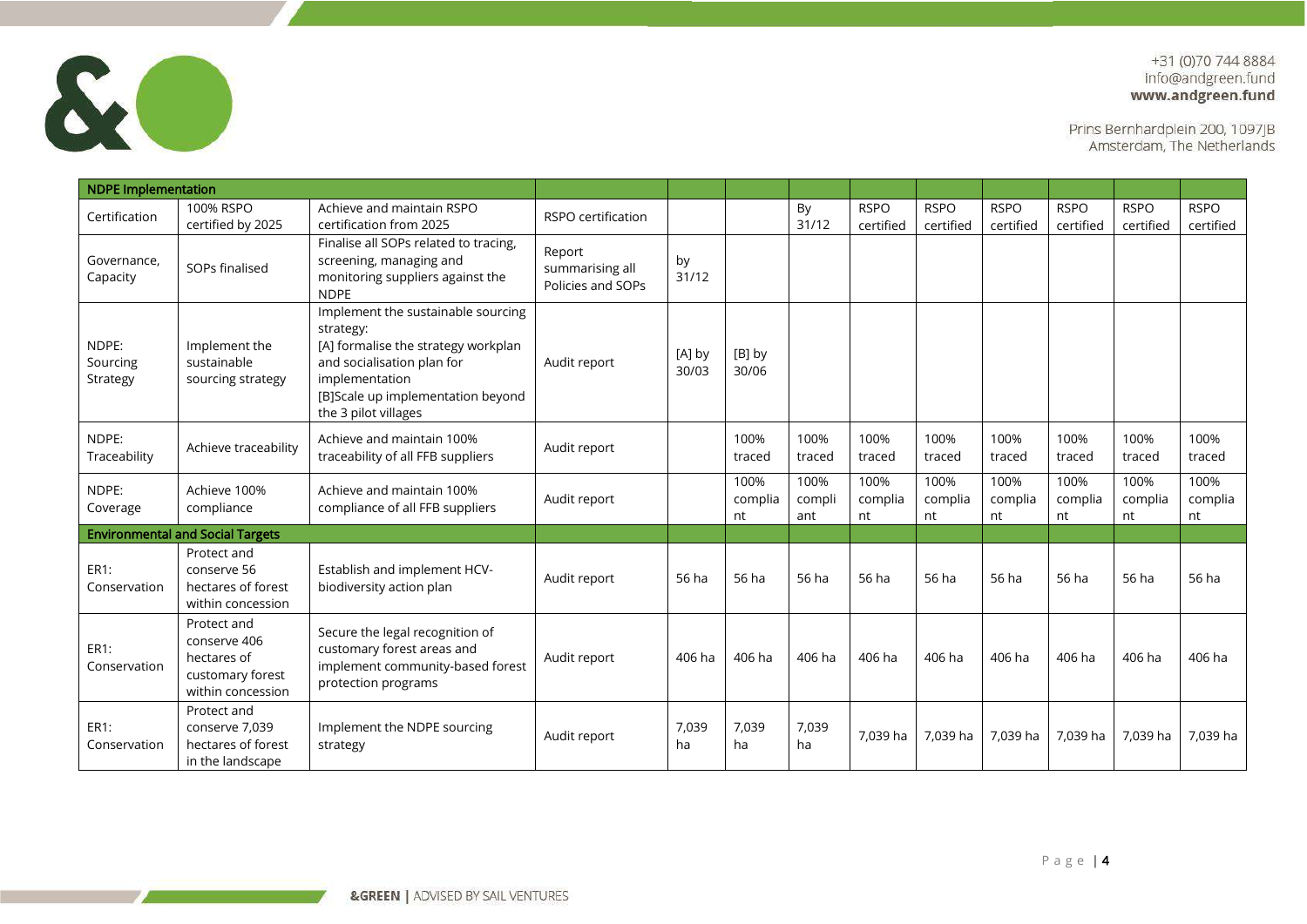

| ER2:<br>Intensification       | Optimise FFB<br>production on own<br>oil palm plantation                          | (ii) support smallholders in the<br>landscape through its farmer<br>support program.                                                                                      | Audit report | 5.388<br>ha | 5,388<br>ha  | 5.388<br>ha  | 5.388<br>ha  | 5.388<br>ha  | 5.388<br>ha  | 5,388<br>ha  | 5,388<br>ha  | 5,388<br>ha  |
|-------------------------------|-----------------------------------------------------------------------------------|---------------------------------------------------------------------------------------------------------------------------------------------------------------------------|--------------|-------------|--------------|--------------|--------------|--------------|--------------|--------------|--------------|--------------|
| ER2:<br>Intensification       | Support the<br>sustainable<br>production of<br>smallholder palm<br>oil plantation | Implement the smallholder NDPE<br>on-boarding program which<br>includes gap assessment, land<br>regularisation services and trainings<br>on good agricultural practices.  | Audit report | 2,235<br>ha | 16,871<br>ha | 30,560<br>ha | 30,560<br>ha | 30,560<br>ha | 30,560<br>ha | 30,560<br>ha | 30,560<br>ha | 30,560<br>ha |
| ER3:<br>Restoration           | Restore 472<br>hectares of forest                                                 | Remediate for past environmental<br>liabilities through set aside and<br>natural regeneration                                                                             | Audit report | 472 ha      | 472 ha       | 472 ha       | 472 ha       | 472 ha       | 472 ha       | 472 ha       | 472 ha       | 472 ha       |
| $SI1$ :<br>Producers          | Support up to 2,055<br>individuals-<br>plasma<br>smallholders.                    | Service the plasma-profit sharing<br>agreement                                                                                                                            | Audit report | 2,055       | 2,055        | 2,055        | 2,055        | 2,055        | 2,055        | 2,055        | 2,055        | 2,055        |
| $SI1$ :<br>Producers          | Support up to 5,964<br>individuals-<br>independent palm<br>oil smallholders.      | Implement the smallholder capacity<br>building program which includes<br>gap assessment, land regularisation<br>services and trainings on good<br>agricultural practices. | Audit report | 447         | 3,374        | 6.101        | 6.101        | 6.101        | 6.101        | 6.101        | 6.101        | 6.101        |
| SI2:<br>Community<br>services | Support 15,000<br>individuals through<br>community services                       | Improve and maintain<br>infrastructure for the 15 villages in<br>and adjacent to HDL concession.                                                                          | Audit report | 15,000      | 15,000       | 15,000       | 15,000       | 15,000       | 15,000       | 15,000       | 15,000       | 15,000       |
| SI3: Jobs                     | Support 834 direct<br>jobs                                                        | Provide direct and indirect jobs (fte<br>equivalent), of which 99% to local<br>people, 16% women.                                                                         | Audit report | 824         | 834          | 834          | 834          | 834          | 834          | 834          | 834          | 834          |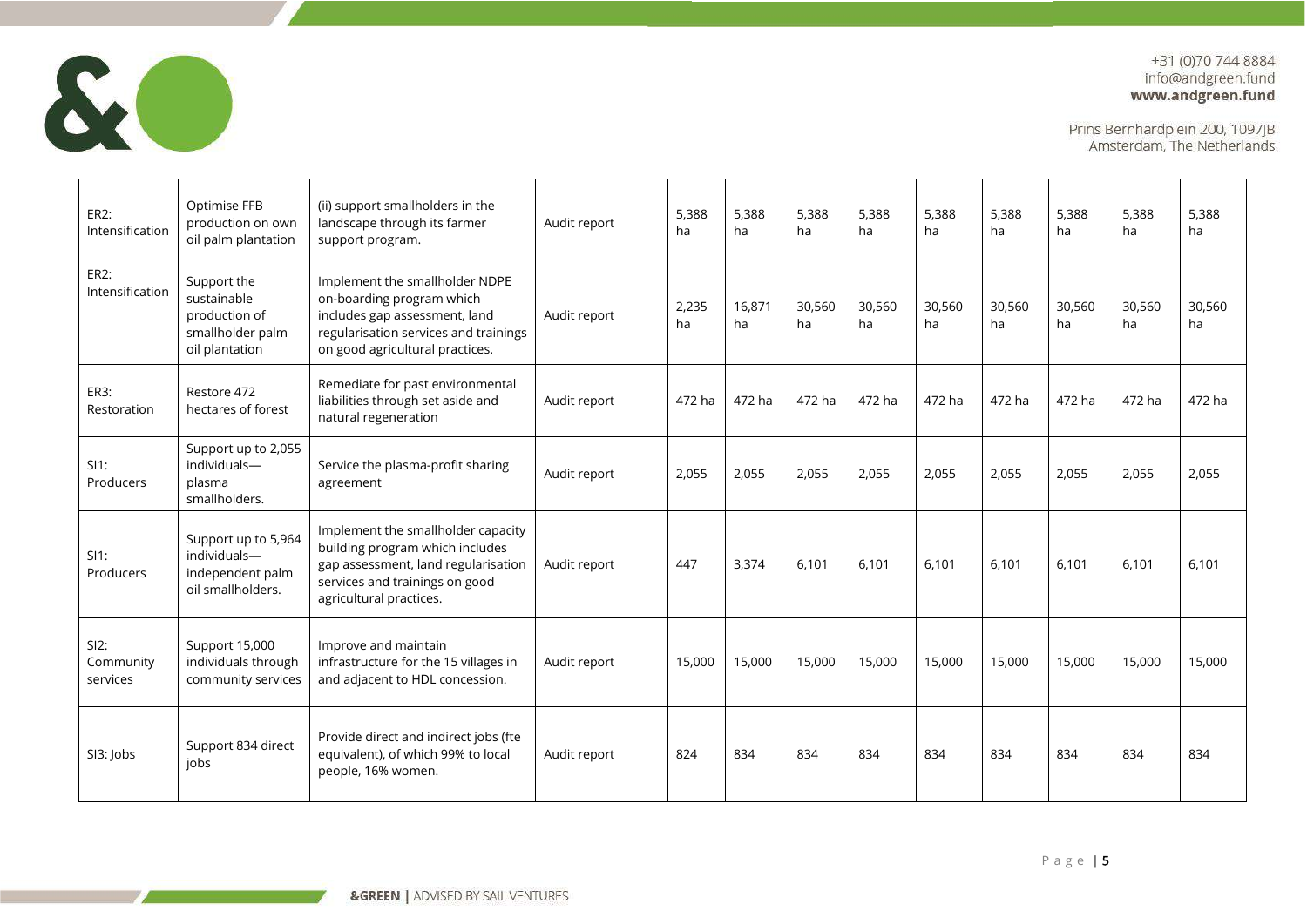

| <b>E&amp;S Governance</b>           |                                                                                                                                                                                 |                                                                                                                                                                                                                                                                                                                                                                                                     |                                                                                                                                                                                                                          |                                                  |                               |  |  |  |  |
|-------------------------------------|---------------------------------------------------------------------------------------------------------------------------------------------------------------------------------|-----------------------------------------------------------------------------------------------------------------------------------------------------------------------------------------------------------------------------------------------------------------------------------------------------------------------------------------------------------------------------------------------------|--------------------------------------------------------------------------------------------------------------------------------------------------------------------------------------------------------------------------|--------------------------------------------------|-------------------------------|--|--|--|--|
| Governance:<br>independence         | Enhance the<br>function of BOD<br>and BOC with<br>adequate<br>representation<br>from HDL's<br>permanent,<br>Indonesia-based<br>senior executives<br>and independent<br>members. | (i) Expand BOC to minimum 3<br>members including 1 independent<br>Commissioner;<br>(ii) Reorganise BOD to include<br>minimum 2 Indonesia-based<br>executives:<br>(iii) Add an Annual Budget<br>resolution requirement to Articles.                                                                                                                                                                  | Requisite<br>Corporate<br>Resolutions<br>appointing the new<br>BoC and BoD and<br>including annual<br>budget                                                                                                             | By<br>30/09                                      |                               |  |  |  |  |
| Governance:<br>independence         | Establish a<br>secretarial function                                                                                                                                             | Establish a corporate secretarial<br>function, reporting to the BOD,<br>which comprises internal and<br>external communications and<br>monitoring legal/regulatory<br>compliance and document<br>retention to safeguard HDL's<br>reputation.                                                                                                                                                        | (i) Corporate<br>Secretary position<br>job description and<br>CV of hired staff<br>(ii) BOD and BOC<br>protocols<br>("rulebook")                                                                                         | (i) By<br>31/12                                  | (ii) By<br>31/03              |  |  |  |  |
| Governance:<br>E&S                  | Establish a<br>Sustainability<br>Advisory Board<br>("SAB")                                                                                                                      | Establish a "SAB" comprised of<br>HDL's senior executives and<br>relevant external experts to advise<br>HDL on strategic decisions<br>safeguarding the business are<br>taken while considering the long-<br>term impact and risks to the<br>community, environment and<br>reputation of the shareholders and<br>other investors/creditors.<br>Ensure SAB is empowered to advise<br>the BOD and BOC. | (i) BOD resolution<br>on the SAB<br>establishment;<br>(ii) First meeting<br>has taken place.<br>(iii) TOR of the SAB<br>for external<br>experts;<br>(iv) Second meeting<br>(with external<br>expert) has taken<br>place; | (i) by<br>30/09<br>(ii) and<br>(iii) by<br>31/12 | (iii) and<br>(iv) by<br>30/06 |  |  |  |  |
| Governance:<br>Investor<br>Relation | Enhance local<br>corporate finance<br>team                                                                                                                                      | Enhance the local corporate finance<br>team functioning with adequate<br>resources to liaise with all                                                                                                                                                                                                                                                                                               | Corporate Finance<br>manager job<br>description and CV<br>of hired staff                                                                                                                                                 | By<br>30/09                                      |                               |  |  |  |  |